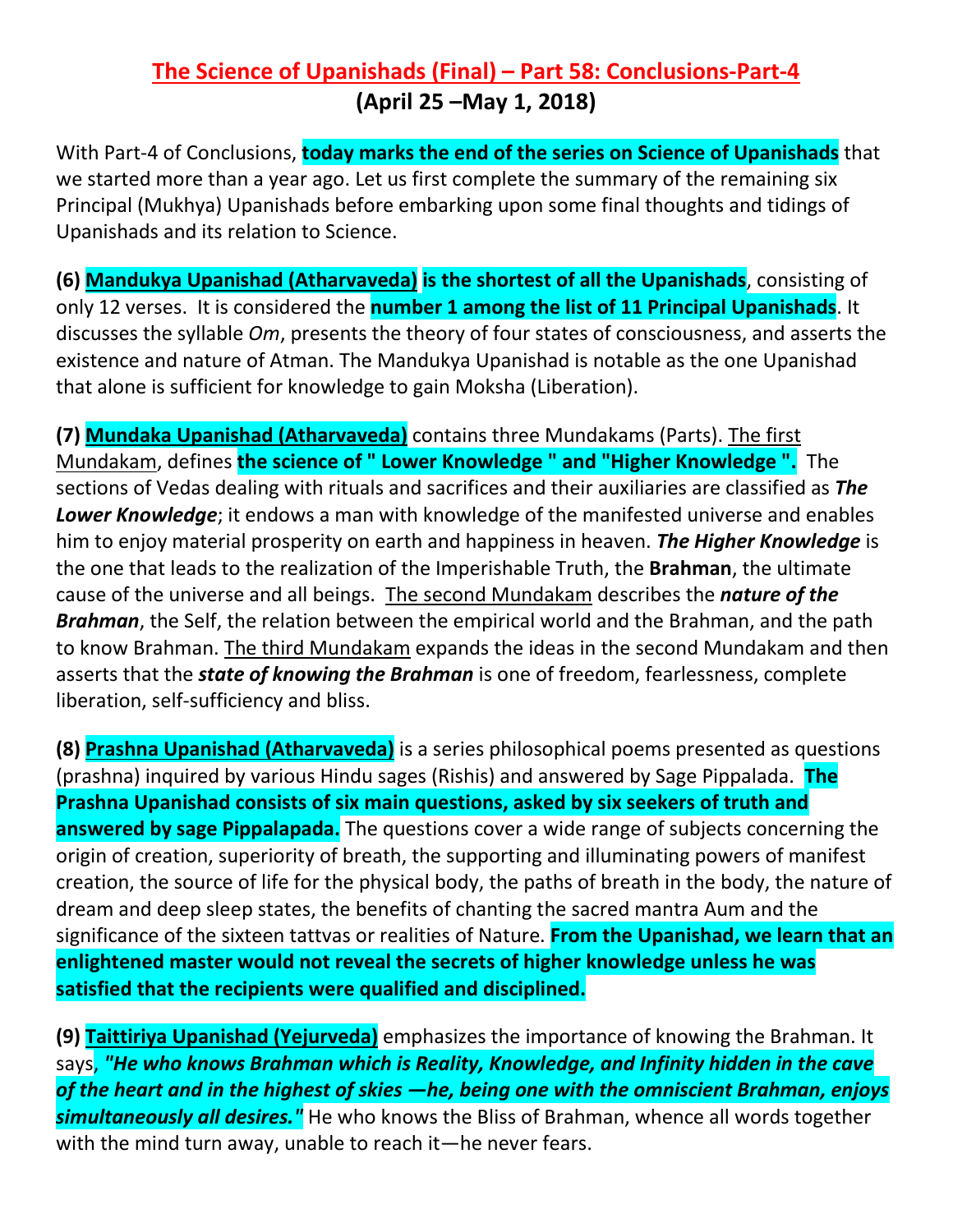**(10) Aitareya Upanishad (Rigveda)** is the only Mukhya Upanishad associated with Rigveda. It tells us how we as human beings find ourselves in the predicament in which we are – one part of knowledge being available to us through the faculties of our understanding, and another part totally unknown to us. **It establishes the spiritual character of the Absolute through a discussion of the nature of the Self of man, and proclaims this truth as "***Prajñanam brahma", meaning* **"Brahman" is pure Consciousness.**

**(11) Shvetashvatara Upanishad (Yejurveda)** forms a foundational text of the philosophy of **Shaivism**, as well as the **Yoga and Vedanta schools of Hinduism**. The Svetasvatara Upanishad opens with metaphysical questions about the primal cause of all existence, its origin, its end, and what role, if any, time, nature, necessity, chance, and the spirit had as the primal cause. It then develops its answer, concluding that **"the Universal Soul exists in every individual, it expresses itself in every creature, everything in the world is a projection of it, and that there is Oneness, a unity of souls in one and only Self". The text is notable for its discussion of the concept of personal god – Ishvara, and suggesting it to be a path to one's own Highest Self.**

Now let us pause a little bit and try to understand the **justification of using the phrase, "The Science of Upanishads" for our year-long series. Is there any relation between Science and Vedanta manifested in Upanishads?** After studying the above 11 principal Upanishads, the answer is a resounding Yes. **These Upanishads have greatly revealed the rational insights, which are the products of an equally rigorous scientific investigation into a different field of experience, namely, the world of man's inner life. The apex point of all Vedic discoveries is the spiritual unification of all experience in the Atman and Brahman:** *Brahmaivedam visvamidam varishtham***—'All this manifested universe is verily Brahman the Supreme' (***Mundaka Upanishad).* The following quotation from Swami Vivekananda clarifies the distinction between scientific and spiritual discoveries:

*"Religion deals with the truths of the metaphysical world just as chemistry and the other natural sciences deal with the truth of the physical world. The book one must read to learn chemistry is the book of (external) nature. The book from which to learn religion is your own mind and heart. The sage is often ignorant of physical science because he reads the wrong book—the book within; and the scientist is too often ignorant of religion, because he, too, reads the wrong book—the book without." (from Complete Works, Vol. VI, Sixth Edn, p. 81)*

**A rationally broad analysis of facts would reveal that Science is nothing but a search for Unity. Vedanta, through Upanishads, has discovered this unity in the Atman/Brahman long time ago.** It followed its own method relevant to this field of inquiry. In fact, **Vedanta hopes for and welcomes further radical advances in modern science by which its own spiritual vision of the** *"One in the Many"* **may be corroborated by positive scientific knowledge, so that the spirituality of science and the spirituality of religion may flow as a united stream to fertilize all aspects of human life. Vedanta is thus both religion and philosophy.** As religion, it discovers the truths of the inner world, and fosters the same discovery by others; and as philosophy, it synthesizes this science of the inner world with the other sciences of the outer